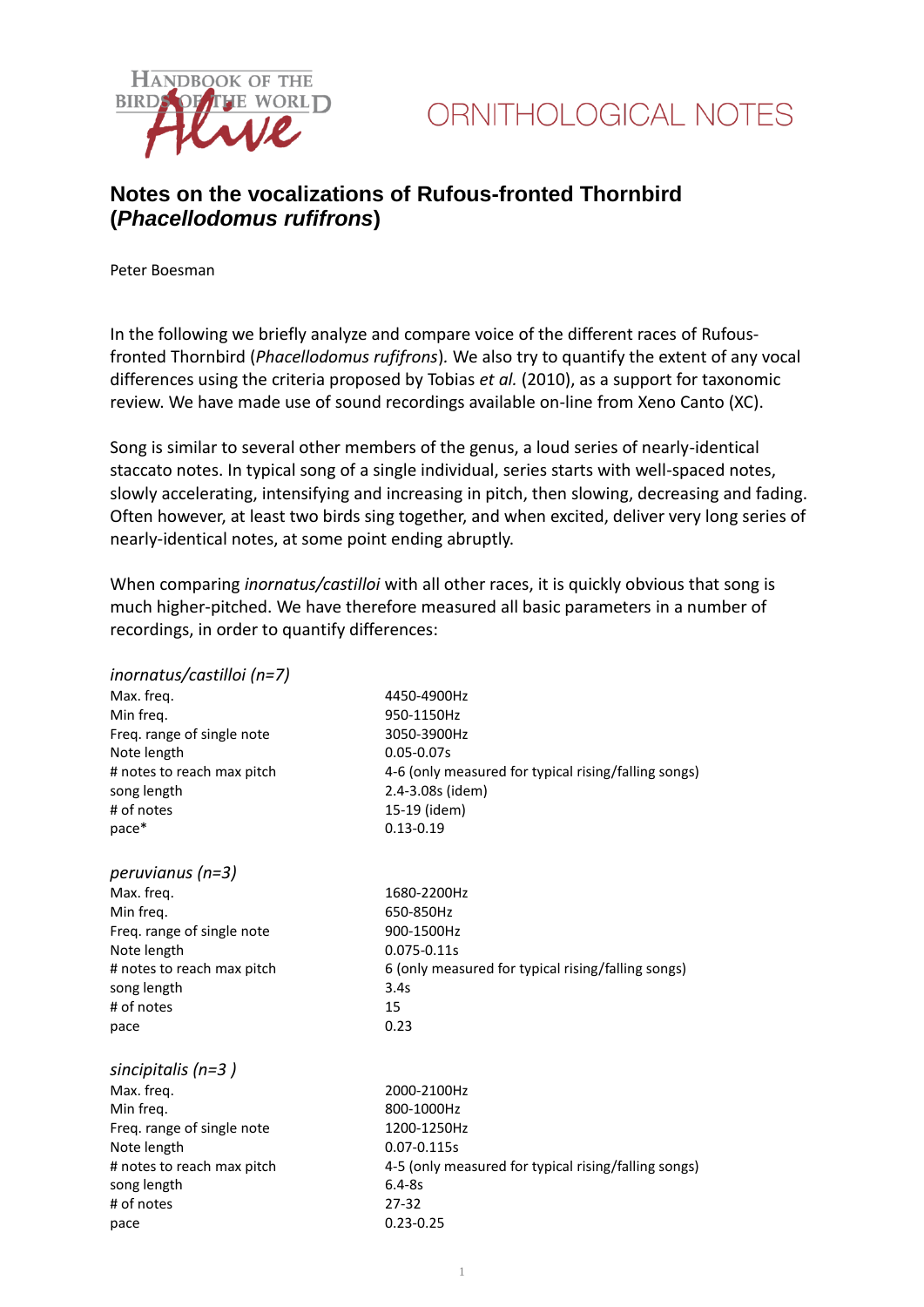

## ORNITHOLOGICAL NOTES

*specularis/rufifrons (n=5)* Max. freq. 1650-3400Hz Min freq. 680-1140Hz Freq. range of single note 900-2250Hz Note length 0.05-0.10 song length 1.9-9.5s # of notes 14-76 pace 0.13-0.17

# notes to reach max pitch 4-6 (only measured for typical rising/falling songs)

\* pace measured here as period: duration of note + pause



There seem to be three vocally different groups (Fig. 1).

Figure 1: typical song of group 1 *inornatus/castilloi* (top), group 2 *peruvianus/sincipitalis* (middle) and group 3 *specularis/rufifrons* (bottom)

The largest difference is between *inornatus/castilloi* and *peruvianus/sincipitalis,* as the former has clearly higher max. freq. (score 3) with weaker harmonics and notes with a high frequency range (score 2), shorter note lengths (score 1) and a faster pace of delivery (score 2). This would lead to a total vocal score of about 5 when applying Tobias criteria.